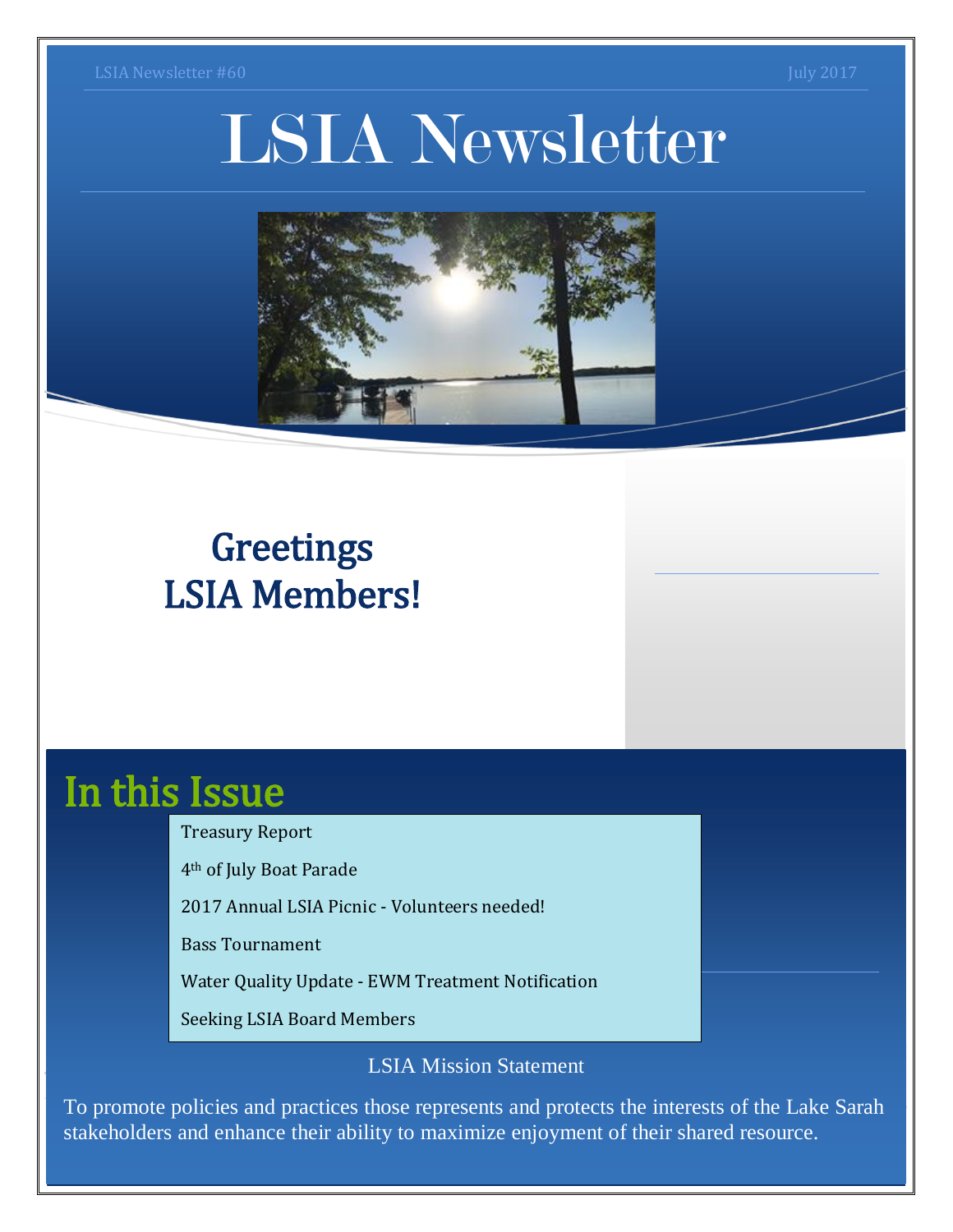#### **LSIA Treasurer Report** 6/30/17

|                                                             | 2017          | 2017<br><b>ACTUAL</b> |  |
|-------------------------------------------------------------|---------------|-----------------------|--|
|                                                             | <b>BUDGET</b> | <b>TO DATE</b>        |  |
| Assets:                                                     |               |                       |  |
| Beginning checking (Jan1st)                                 | s<br>35,897   | s<br>35,897           |  |
| 21st century CD - 6 month (7378)                            | s<br>۰        | S                     |  |
| 21st century CD - 12 month (0805)                           | \$<br>8,976   | \$<br>8,976           |  |
| 21st century CD - 6 month (0003)                            | \$            | S                     |  |
| 21st century CD - 6 month (0389)                            | \$<br>37,019  | \$<br>37,019          |  |
| Total Beginning Cash Balance:                               | s<br>81,892   | \$<br>81,892          |  |
| Receipts:                                                   |               |                       |  |
| Membership for 2015                                         |               |                       |  |
| Membership for 2016                                         |               |                       |  |
| Membership for 2017                                         | 5,250         | 4,580                 |  |
| Contributions - Walleye Fund                                | 500           | 515                   |  |
| Contributions - Water Quality                               |               | 70                    |  |
| Contributions - Curly Leaf                                  |               | 16,980                |  |
| Contributions - Other                                       |               | 360                   |  |
| Interest -- checking                                        |               | з                     |  |
| Interest -- CD's                                            |               | 23                    |  |
| <b>Total Receipts:</b>                                      | 5,750         | 22,531                |  |
| <b>Disbursements:</b>                                       |               |                       |  |
| Office Supplies, Printing/Mailing (news letters, postcards) | 500           |                       |  |
| Directory                                                   | 100           |                       |  |
| Membership/Board meetings                                   | 300           |                       |  |
| Spring Meeting                                              | 150           | 46                    |  |
| Spring Meeting Room Deposit (to be refunded)                | 1.000         |                       |  |
| Boat Parade (prizes)                                        | 200           |                       |  |
| Biff at Public Access                                       | 250           |                       |  |
| Biff at Picnic Grounds                                      | 375           |                       |  |
| Summer Picnic/Annual meeting                                | 600           |                       |  |
| Fall Meeting                                                | 150           |                       |  |
| Winterfest                                                  | 100           |                       |  |
| Walleye Program                                             | 1,000         |                       |  |
| Lake Improvement Projects (Cost)                            | 46,500        | 40,068                |  |
| Lake improvement Projects (Proceeds)                        | (37, 500)     | (15, 178)             |  |
| PayPal fees                                                 | 125           | 166                   |  |
| Other Fees                                                  | 600           |                       |  |
| <b>Total Disbursements:</b>                                 | 13,850        | 25,102                |  |
| Overage / (Deficit)                                         | (8, 100)      | (2,570)               |  |
| <b>TOTAL FUNDS AVAILABLE:</b>                               | 73,792        | 79,321                |  |
|                                                             |               |                       |  |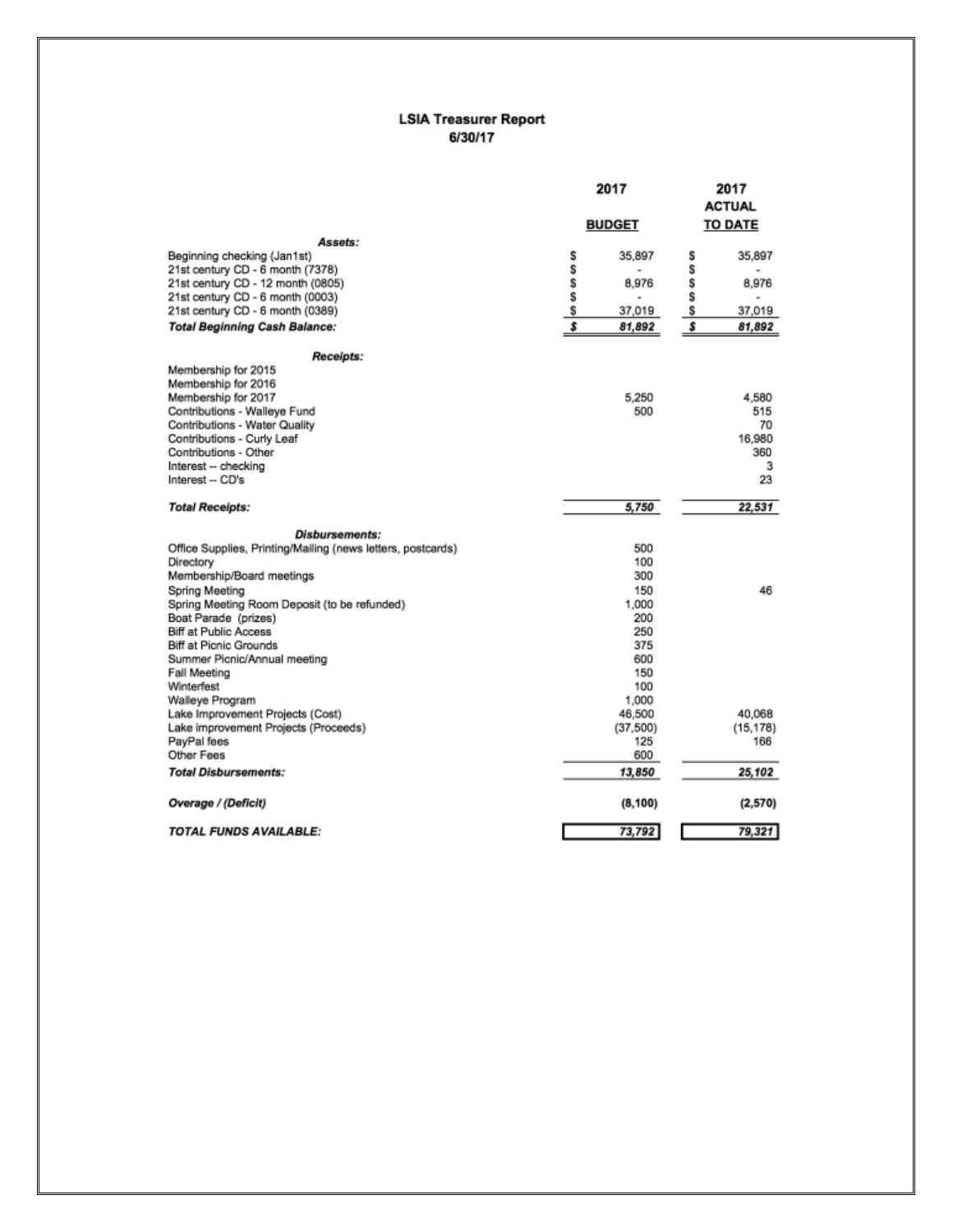### 2017 summer fun on Lake Sarah!



#### **4 th of July Boat Parade**

Once again many Lake Sarah residents and their guests enjoyed the boat parade! Along with an annual "Patriotic" theme, this year the additional theme was "Music".

Thanks again to Paul Kermit and Ginny Cook on Woodhill Drive for judging the event! The winners will be announced and prizes awarded at the summer picnic on

Sunday July 23.

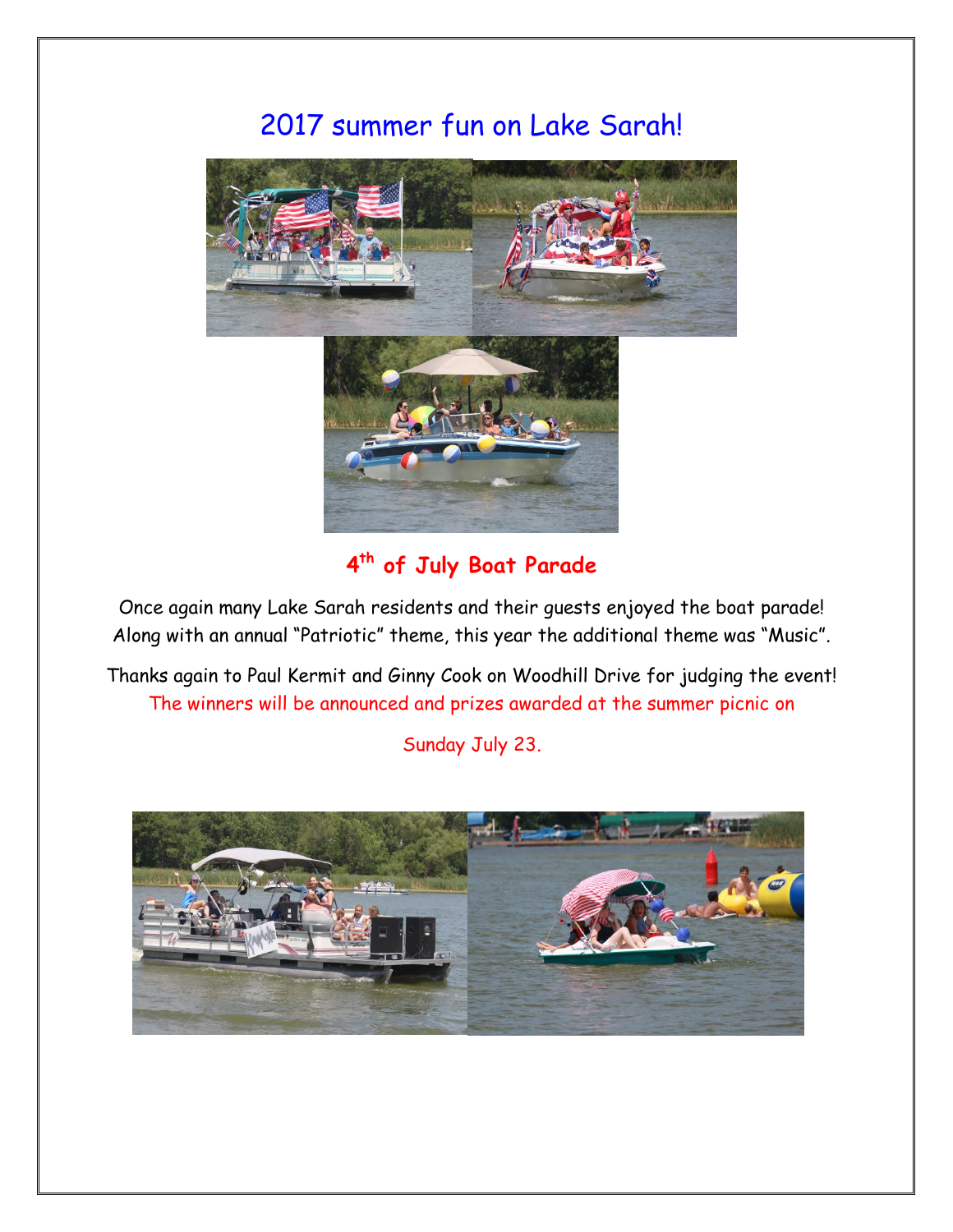# LSIA Summer Picnic

#### **29th Annual Lake Sarah**

#### **Summer Picnic**

**Date: Sunday July 17, 2017**

**Place: Jorgenson Park – 4594 Shady Beach Circle**

**Time: 2pm-5pm** 

#### **Schedule of Events**

- 10:00am Bass Tournament begins
- 2:00pm Picnic begins Register for Kubb Tournament
- 3:00pm Brief LSIA meeting
- 3:30pm Let's eat!
- 4:00pm Surprise Entertainment
- 5:00pm- Group Photo

#### **Bass Tournament**

4 th annual Bass fishing tournament – see information

#### **Kubb Tournament**

Kubb is a fun lawn game that has become a popular tradition at our summer picnic. Teams of two will compete in a double elimination tournament. Find a partner, register and be ready to play by 2:30.

#### **Jump House**

We will have an inflatable jump house for kids age 10 and under!

#### **Annual Meeting**

A brief meeting will begin at 3:00pm. New board members will be elected. Boat parade and Bass Fishing Tournament winners will be announced.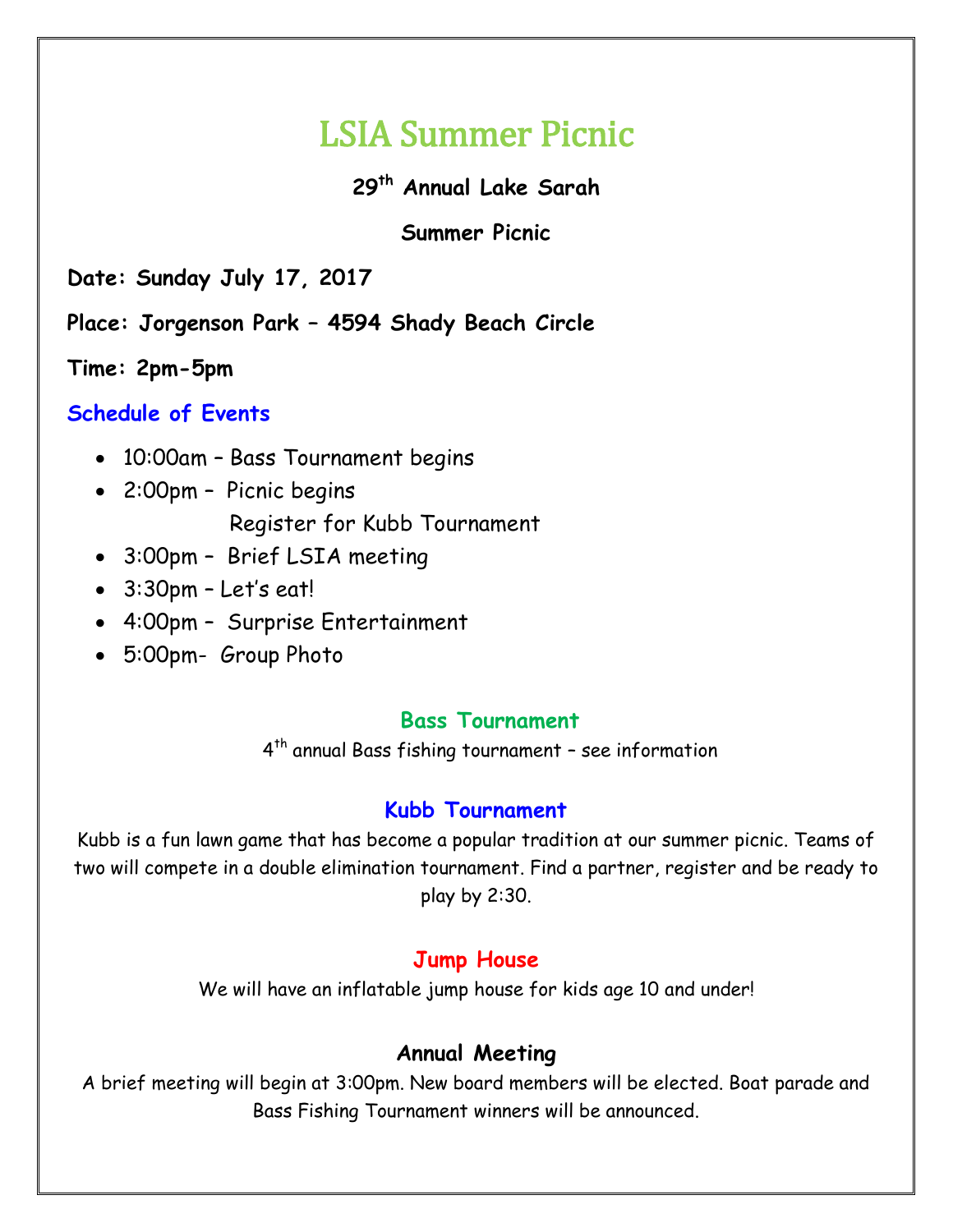#### **Food**

This year LSIA will be providing fried & grilled chicken! **Please bring a dish to share and beverages for your family**

#### **Volunteers**

We need your help! If you could spend part of the picnic helping to make this an enjoyable event for all, please email Anne Horn @ [annehutchhorn@msn.com](mailto:annehutchhorn@msn.com)



## **Great Entertainment!!!**

The Swing Sisters Band (2016)

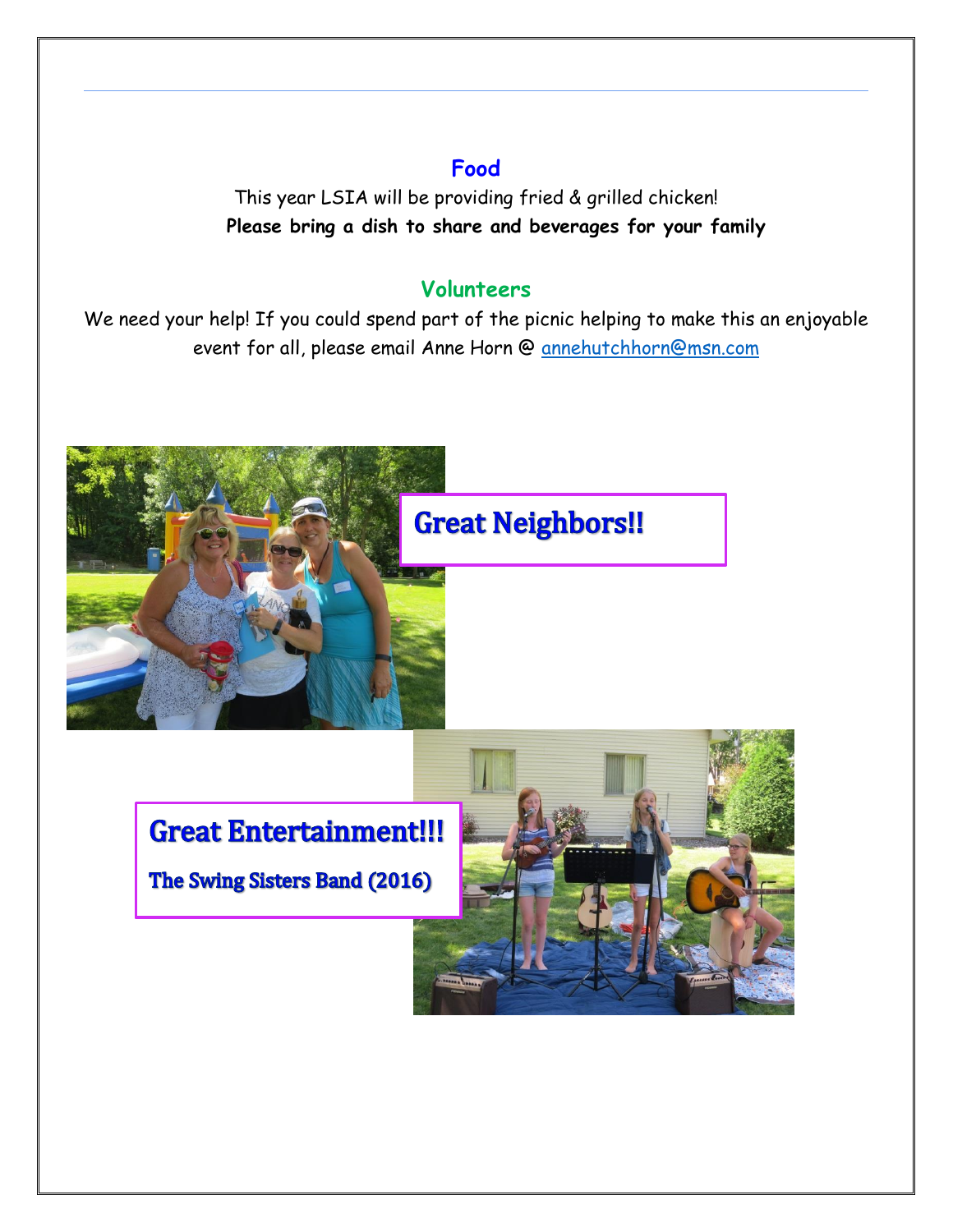# **4 th Annual Lake Sarah Bass Tournament!**



#### **When: Sunday July 23 10am-1:00pm (prior to the picnic)**

#### **Where: Start and End (weigh in) at Joe Slavic's Dock**

**Fee: \$20.00 per 2 person team** (make checks payable to Brent Lau)

**Prizes!! Largest Bass will win a \$100.00 Menards Gift Card** (From Joe Slavec at Minneapolis Garage)

Top 2 -5 Bag Limits (prize dependent on participation)

Persons under the age of 16 must fish with a parent or guardian. Persons under the age of 18 are required to have a parent or guardian sign entry form.

> Interested teams please contact [Brent.lau1003@gmail.com](mailto:Brent.lau1003@gmail.com) Entry Form online at lakesarah.com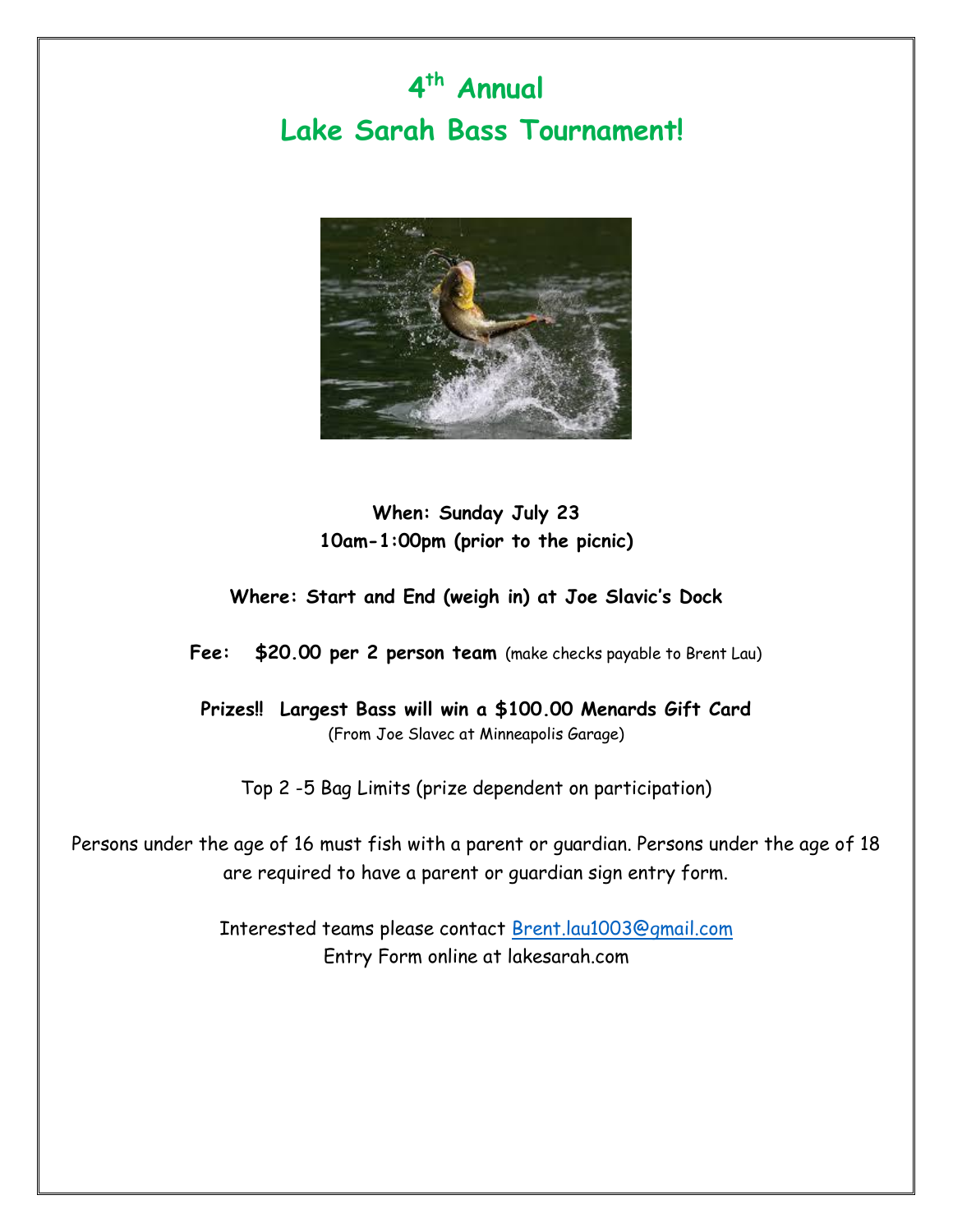### **EWM Treatment Notification**

As previously communicated, we applied to treat Eurasian Water Milfoil (EWM) in accordance with the independent inspection performed post CLP treatment. The DNR just approved our permit and is allowing us to treat all 20.5 acres identified. Please be advised we are targeting treatment early this week. Please be aware of the posting for treatment and the restrictions that apply. Thank you for your patience during this process. The EWM treatment is estimated to cost around \$4,000.

Again, we extend our thanks to those who helped coordinate the lake treatment and to those who have donated to this year's treatment program. We appreciate your support of our mission of protecting and maximizing the enjoyment of our shared resource.

If you have not yet contributed please send your tax deductible donation to Lake Sarah Improvement Association (LSIA).

Sincerely, LSIA Board of Directors

| 趣<br>Zone 3, 1.2 acres, 3.8 ft. avg. depth                                                      | <b>SAN LOOK AWAY TO LT</b><br>W. Strand Ja<br><b>Lake Sarah 2017 EWM Zones</b><br>Zone 4, 1.7 acres, 3.2 ft. avg. depth<br><b>20.5 acres</b> | tomas 19.                                                                                                                                                                                                                                                                                   |
|-------------------------------------------------------------------------------------------------|----------------------------------------------------------------------------------------------------------------------------------------------|---------------------------------------------------------------------------------------------------------------------------------------------------------------------------------------------------------------------------------------------------------------------------------------------|
| <b>Christian</b>                                                                                | Zone 5, 3.4 acres, 2.75 ft. avg. depth                                                                                                       | <b>William</b>                                                                                                                                                                                                                                                                              |
| <b>kowaton</b><br>Zone 1, 2 acres, 3.75 ft. avg. depth<br>Zone 2, 4.8 acres, 3.4 ft. avg. depth | Lon. Lott Negoti 20                                                                                                                          | <b>Alternations</b><br>Zone 6, 2 acres, 4 ft. avg. depth                                                                                                                                                                                                                                    |
|                                                                                                 | Zone 9, 2.7 acres, 5 ft. avg. depth                                                                                                          | Frank section NH<br>Source: 2                                                                                                                                                                                                                                                               |
|                                                                                                 | Zone 8, 1.7 acres, 3 ft. avg. depth                                                                                                          | Zone 7, 1 acre, 6 ft. avg. depth                                                                                                                                                                                                                                                            |
|                                                                                                 |                                                                                                                                              | Sources: Esri, HERE, DeLorme, USOS, Intermap, INCREMENT P. NRCan, Esri Japan, METI, Esri China (Hong Kong), Esri Korea, Esri (Trailand).<br>MapmyIndia, NSCC, B OpenStreetMap contributors, and the OIS Us ar Community, Esri, HERE, Datzome, MapmyIndia, B OpenStreetMap contributors, and |

#### **Figure 3. Possible EWM Treatment Zones**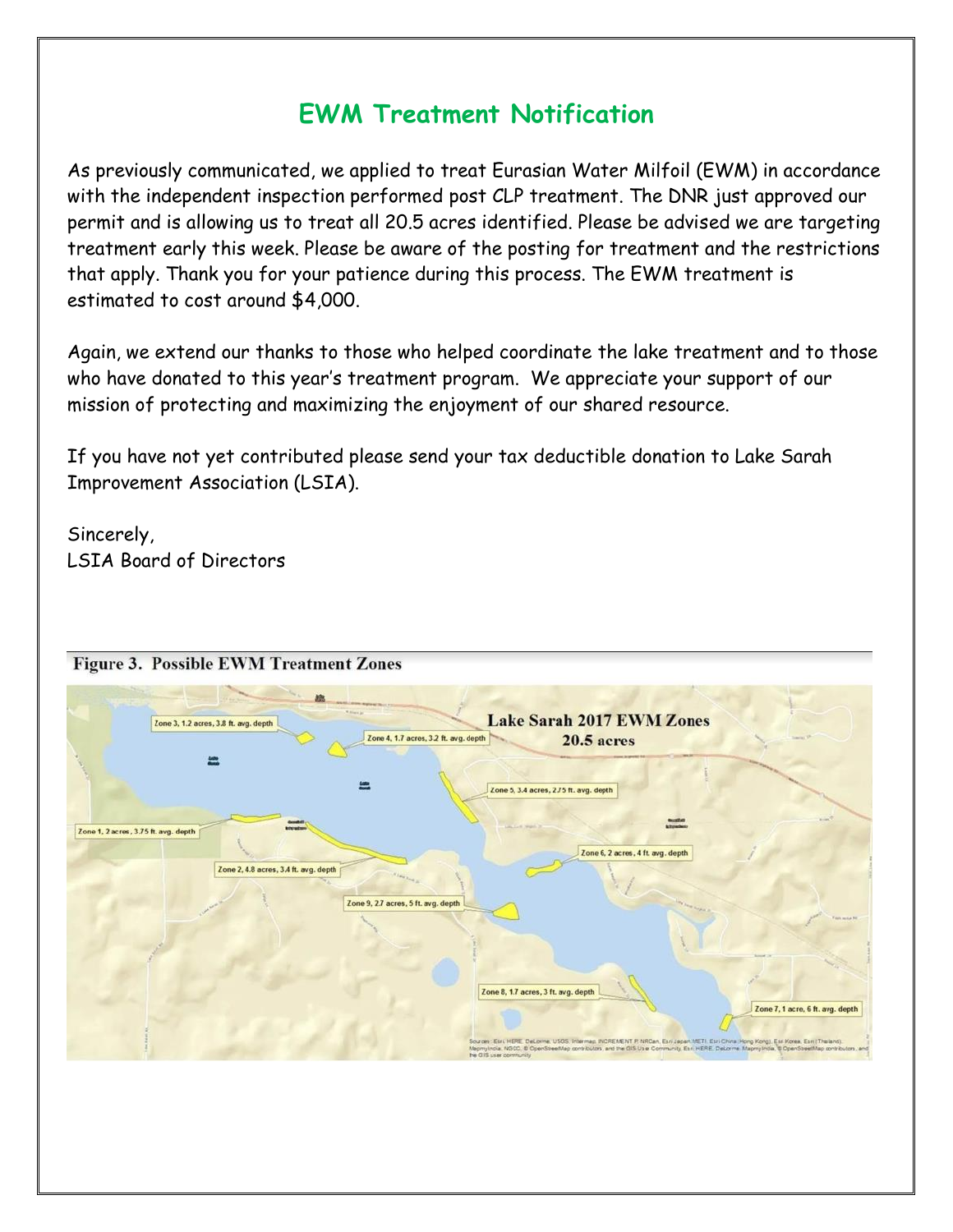# **2017-18 Board of Directors**

### **Wanted!**

### **LSIA Board Members!**

New board members will be nominated and elected at the July 23<sup>rd</sup> annual summer picnic and meeting. We have a number of upcoming vacancies! If you share a love for improving the quality of Lake Sarah and enjoy meeting some new neighbors please consider joining the board.

We have around 5 board meetings a year in addition to the 3 general membership meetings. It's a wonderful opportunity to help our lake community in many ways and meet some great people!

If you are interested please contact Anne Horn **ASAP** at annehutchhorn@msn.com